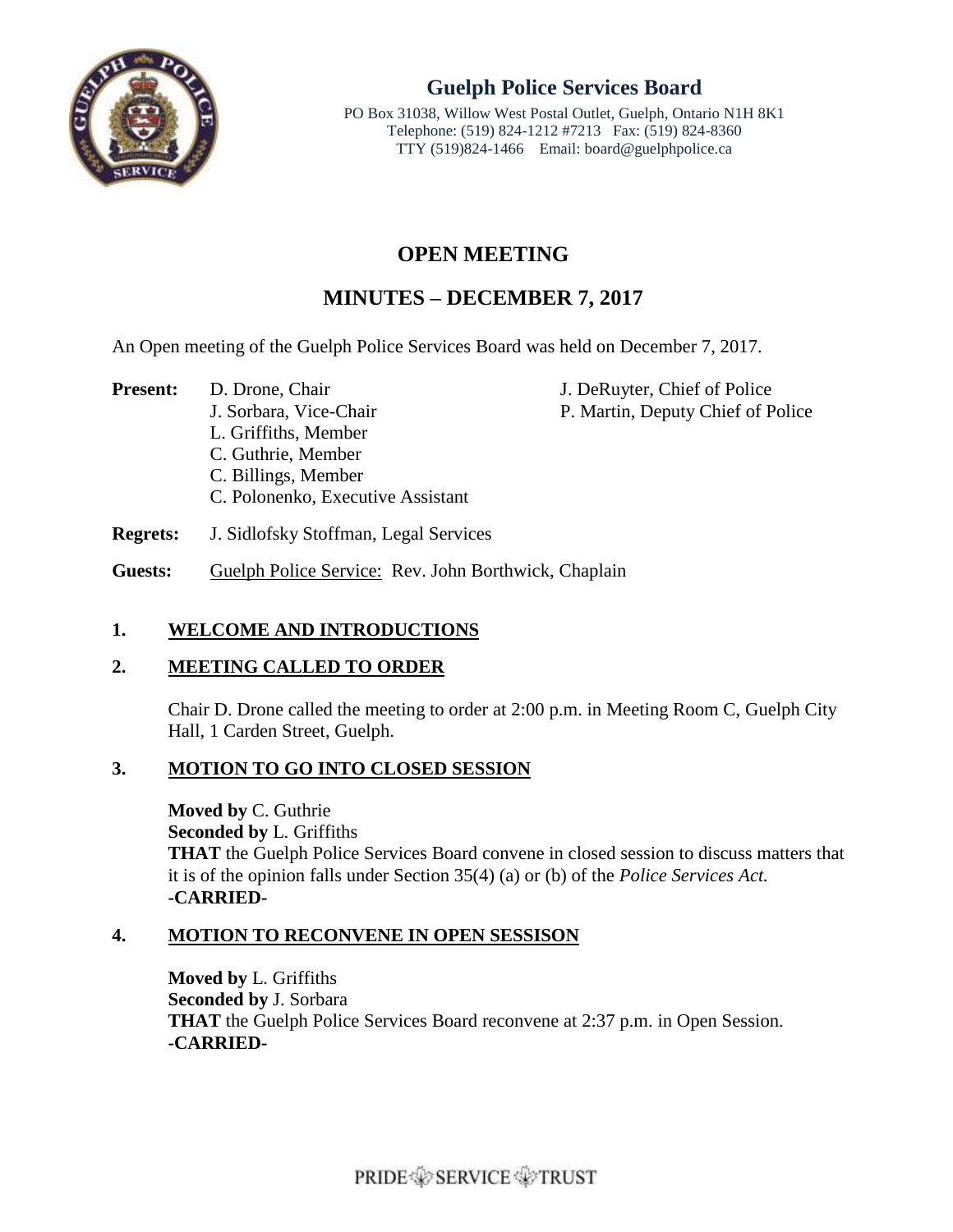#### **5. DECLARATION OF CONFLICT OR PECUNIARY INTEREST**

There were no declarations of conflict or pecuniary interest.

#### **6. CLOSED SESSION RESOLUTIONS**

There were no closed session resolutions brought forward to the open meeting.

**7. PRESENTATIONS/DELEGATIONS –** There were no presentations/delegations.

#### **8. APPROVAL OF MINUTES**

#### **8.1 Minutes of the Open Meeting, Thursday, November 16, 2017**

**Moved by** L. Griffiths **Seconded by** J. Sorbara **THAT** the Minutes of the Open Meeting held Thursday, November 16, 2017 be approved as presented. **- CARRIED –**

### **9. APPROVAL OF AGENDA**

The Agenda Item, **Meeting Dates for 2018**, was separated for discussion.

**Moved by** L. Griffiths **Seconded by** C. Billings **THAT** the balance of **Part 1 – Consent Agenda,** as identified below, be adopted. - **CARRIED -**

#### **9.1 Headquarter Renovation and Expansion**

That the Report titled "Police Headquarters Renovation and Expansion Project" and dated December 7, 2017, be received for information.

#### **9.2 Board Correspondence Report**

That the report titled "Board Correspondence Report" and dated December 7, 2017 be received for information.

#### **9.3 OAPSB Membership Renewal**

That the Guelph Police Services Board renew its 2018 membership in the Ontario Association of Police Services Boards at a cost of \$5,422.78 to be paid from the tax supported budget.

#### **9.4 Human Resources Report**

That Mandy Ams be appointed as a part-time member of this Service effective November 27, 2017 and Kevin Shea be appointed as a temporary part-time member of this Service, effective November 27, 2017.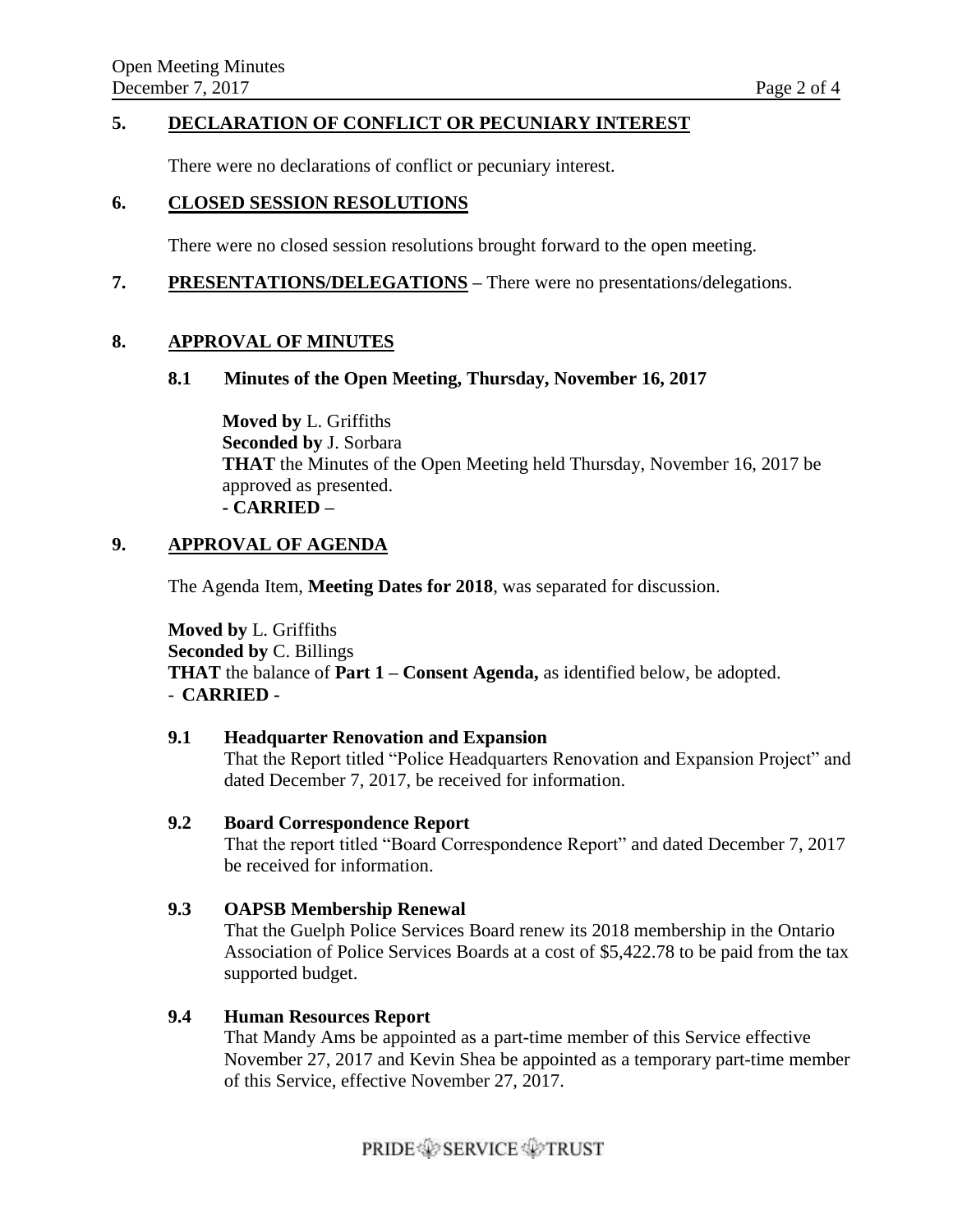## **Part 2 – Discussion Agenda**

#### **9.5 Meeting Dates for 2018**

C. Billings requested that the proposed date of the December board meeting be moved to December 13, 2018. She noted that 2018 is an election year for the City of Guelph. Once the results of the election are known, the striking committee will determine which council members will serve on the various boards. This would not likely be determined by the earlier date.

**Moved by** C. Guthrie **Seconded by** C. Billings **THAT** the December 2018 meeting of the Guelph Police Services Board be moved from December 6, 2018 to December 13, 2018. **-CARRIED-**

The Guelph Police Services Board will continue to meet the 3<sup>rd</sup> Thursday of each month in 2018 with the exception of January, August, and December, commencing with a Closed Meeting at 1:00 p.m. or a time to be determined by the Chair, followed by an Open Meeting at 2:30 p.m. Meeting dates are: January 25, February 15, March 15, April 19, May 17, June 21, July 19, September 20, October 18, November 15 and December 13.

#### **9.6 Chief's Monthly Report**

Chief DeRuyter provided his schedule of upcoming internal and external community events and meetings. He invited the Board to join him at any events.

- Chief DeRuyter acknowledged Rev. John Borthwick's contributions as Chaplain of the Service to the area of promoting mental health of Service members.
- On Saturday, December 16, 2017, Emergency Services will be conducting the annual food drive, a great opportunity to give back to the community and to experience the generosity of the community.
- Project Corridor, enforcement by the Traffic Unit along Gordon Street, yielded 200 charges over 2 weeks. This corridor continues to be an area where poor driving habits are exhibited, especially running red lights. Discussion followed regarding whether the Board should be proactive in advocating the use of red light cameras and electronic enforcement. Chief DeRuyter advised that it should be a City initiative with the police partnering with the City. A plan to introduce a pilot project in Guelph to address these issues may already be in the early stages. Chief DeRuyter noted that police are working together well with the City and he did not recommend the Board's involvement at this time.

## **9.7 Appointment of Board Chair and Vice-Chair for 2018**

#### **Moved by** C. Guthrie